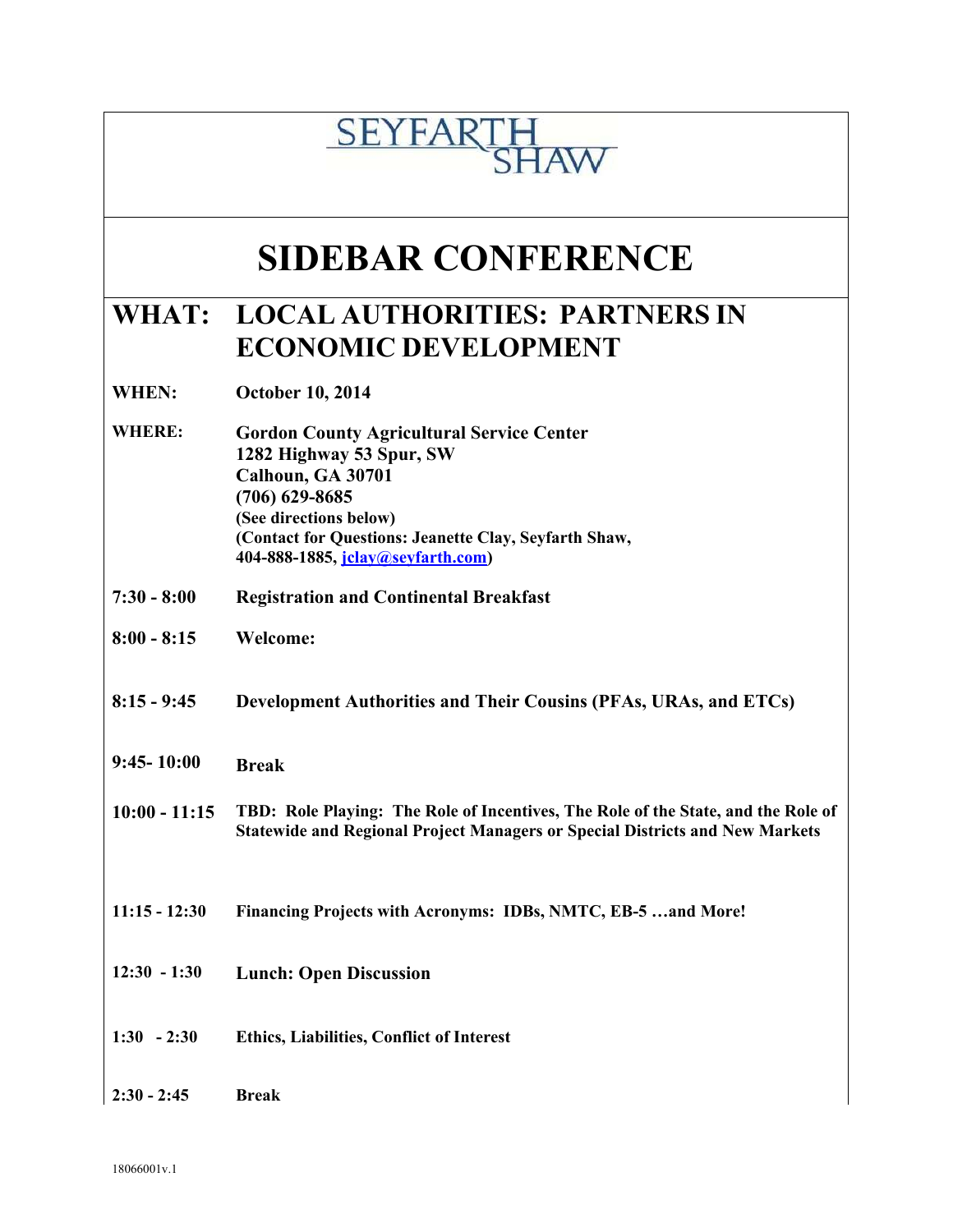#### **2:45 – 4:00 Open Meetings, Open Records**

#### **4:00 - 4:30 Summary and Closing Remarks**

**REGISTRATION:** There is no cost to attend, but registration is required and seating is limited. If you are a project participant with a pressing need for information, or a group traveling together, please let us know and we will try to accommodate you.

**RSVP** to Jeanette Clay jclay@seyfarth.com Direct Phone: (404) 888-1885

#### **DIRECTIONS TO Gordon County Agricultural Service Center 1282 Highway 53 Spur, SW, Calhoun, GA 30701 - (706) 629-8685**

#### **From Interstate 75**

Take Exit #312; turn onto Highway 53 W; travel approximately 2.5 miles; you will be at a traffic light and need to be in the right turning lane; turn right onto McDaniel Station Road. Travel the length of McDaniel Station Road, approximately 1.0 mile; At the stop sign, turn left onto Highway 53 Spur.

Travel approximately .2 mile on Highway 53 Spur; stay in left lane; there is a sign with the numbers **1282** on your left and that is where you need to turn.

Once you have turned left; the Northwest Georgia Research & Education Livestock Pavilion will be in front of you; take the driveway to your right; you have arrived at your destination.

#### **From Rome —**

Traveling on Highway 53 E, you will come to where Highway 53 and Highway 53 Spur meet; you will need to be in the left lane and take Highway 53 Spur.

Once on Highway 53 Spur, get and stay in the right lane and travel approximately 1.3 miles; there is a sign with the numbers **1282** on your right and that is where you need to turn.

Once you have turned right; the Northwest Georgia Research & Education Livestock Pavilion will be in front of you; take the driveway to your right; you have arrived at your destination.

#### **Should you have difficulty, please call Gordon Co. Agricultural Service Center's office at 706-629-8685**

The Sidebars are focused on practitioners and participants, such as-

- Bond Issuers
- Board Members
- Economic Development Professionals
- Community Development Professionals
- Real Estate Developers
- Broker/Dealers and Underwriters
- Elected and Appointed Officials and their Staff